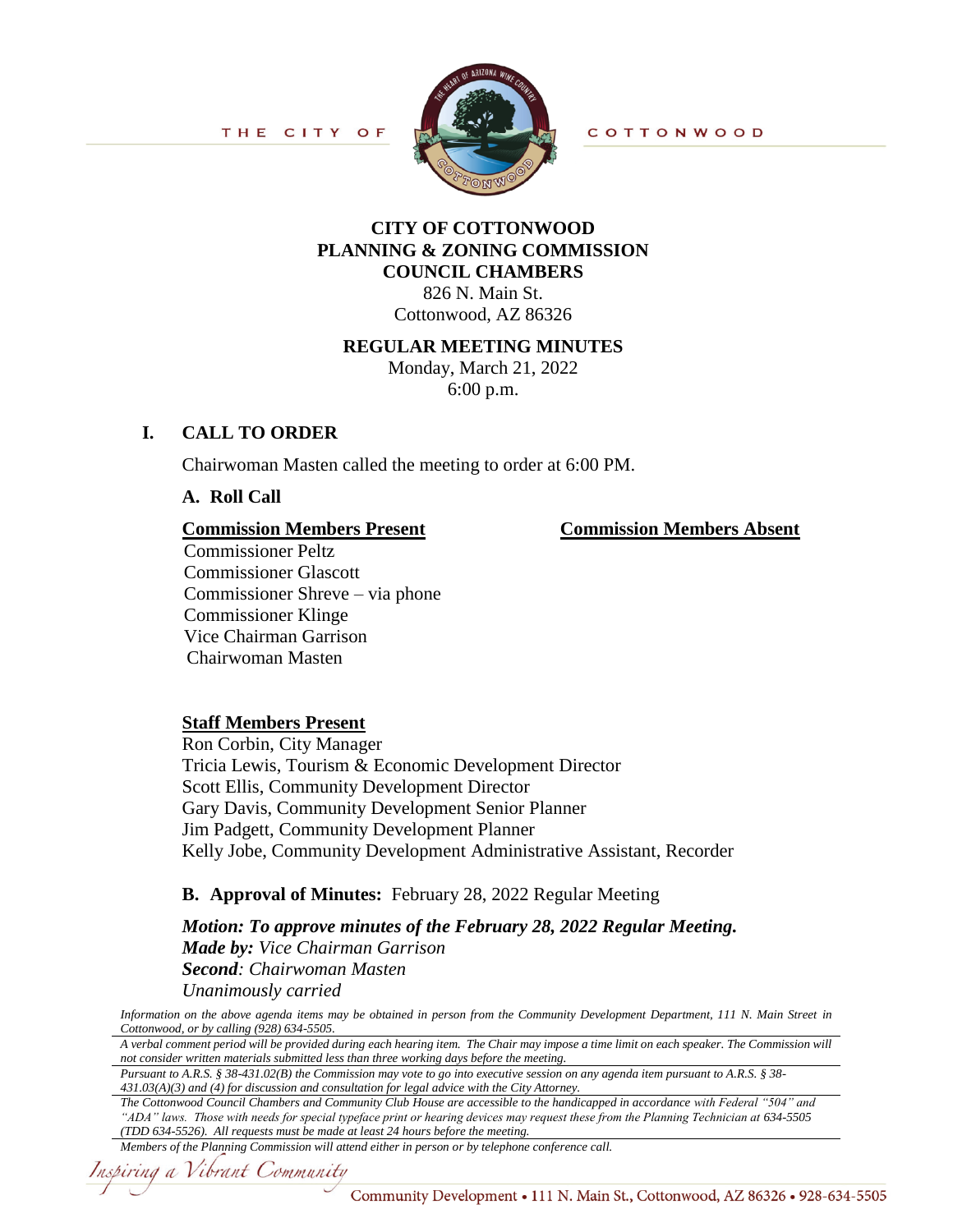

**COTTONWOOD** 

# **II. INFORMATIONAL REPORTS AND UPDATES:**

Director Ellis stated there have been some Citywide email issues, and if anyone on the Commission is having trouble logging on they should contact the IT Department. He stated the Annexation for State Land will be going to City Council on April 5<sup>th</sup> at 6:00 pm.

## **III. CALL TO THE PUBLIC: NONE**

- **IV. OLD BUSINESS:****NONE**
- **V. NEW BUSINESS:**
- **1. CUP 22-002 - A REQUEST FOR A CONDITIONAL USE PERMIT FOR A TRANSITIONAL HOUSING PROJECT -** Consideration of a Conditional Use Permit to allow the conversion of an existing motel into transitional housing in the C-2 (Heavy Commercial) zoning district. The project is located at 1089 S. State Route 260. APN 406- 04-057E.

Planner Padgett shared a power point presentation of this project.

Commission had several questions; will the current signage be going away, will there be additional trash receptacles, is there an expected length of time for residents.

Commissioner Garrison stated it is just not an appropriate place for an apartment complex.

Applicant, Housing Solutions of Northern Arizona, CEO, Devonna McLaughlin stated the Arizona Department of Housing has received Federal Grant Funds for a one-time opportunity to convert hotels into housing. It was recognized that the pandemic has had a huge effect on the homeless. She stated this is a transitional housing project only. Applicants would be interviewed, screened and will sign a one-year lease with an option to apply for a second and final year lease. She stated the tenants will have protocols that must be followed, the tenants will be paying rent, following rules or they will be evicted. She stated there will not be any external changes, just internal to have one, two- and three-bedroom apartments. She stated they will also have programs to help with job applications,

*Information on the above agenda items may be obtained in person from the Community Development Department, 111 N. Main Street in Cottonwood, or by calling (928) 634-5505.*

*A verbal comment period will be provided during each hearing item. The Chair may impose a time limit on each speaker. The Commission will not consider written materials submitted less than three working days before the meeting.*

*Pursuant to A.R.S. § 38-431.02(B) the Commission may vote to go into executive session on any agenda item pursuant to A.R.S. § 38- 431.03(A)(3) and (4) for discussion and consultation for legal advice with the City Attorney.*

*The Cottonwood Council Chambers and Community Club House are accessible to the handicapped in accordance with Federal "504" and "ADA" laws. Those with needs for special typeface print or hearing devices may request these from the Planning Technician at 634-5505 (TDD 634-5526). All requests must be made at least 24 hours before the meeting.*

*Members of the Planning Commission will attend either in person or by telephone conference call.*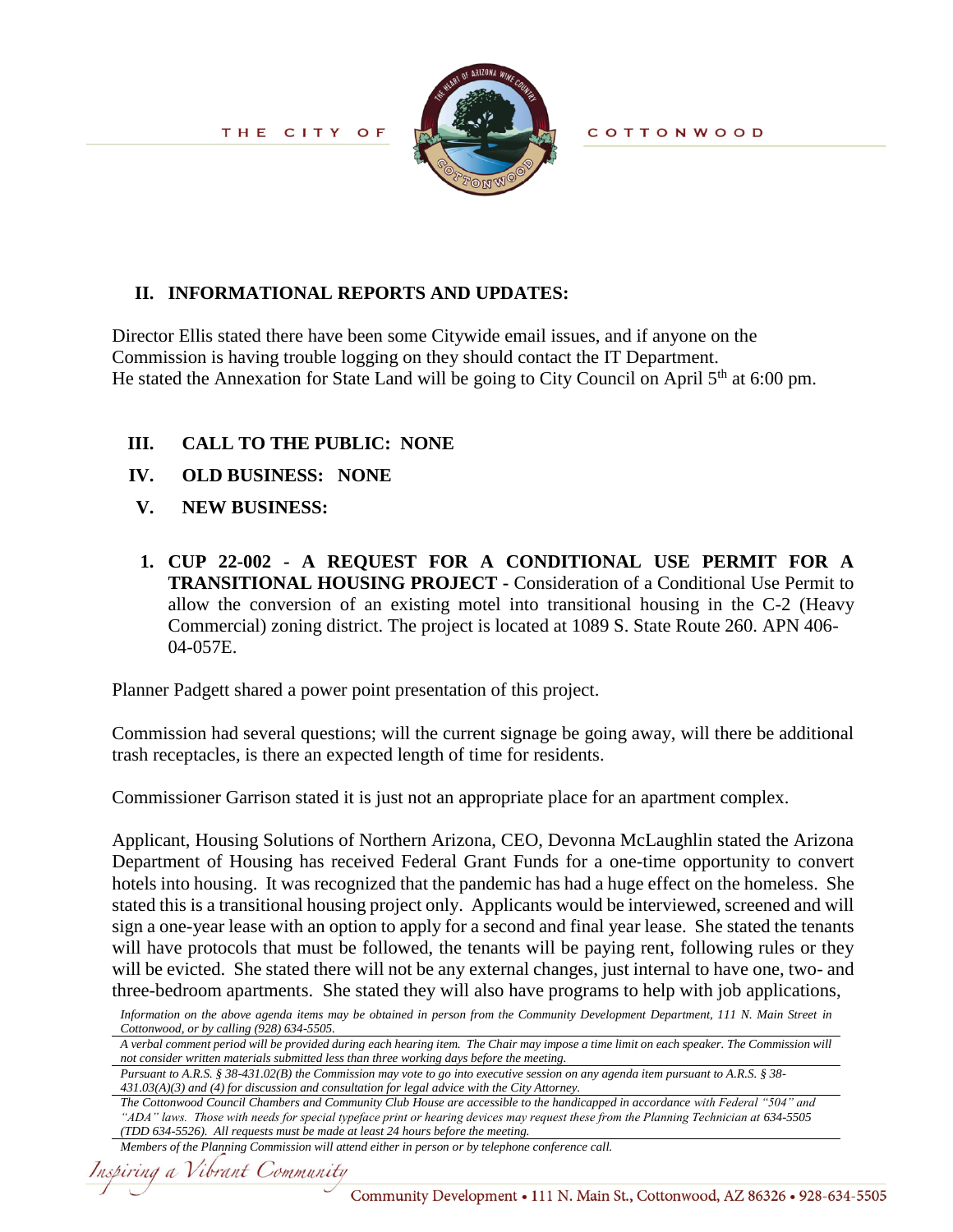

**COTTONWOOD** 

writing resumes, finding any additional help if needed. She stated there will be a manager on-site at all times and there will be security cameras in place. It is a great location due to public transportation, grocery stores, and so many employment opportunities. She stated when the pandemic hit, they started using hotels for housing / social distancing, which seems fitting as the housing seems to have turned into hotels.

City Manager Ron Corbin wanted to clarify something that was said earlier. He stated the City does not favor hotels over housing, the City will choose housing every time. He stated the National Forest is getting ready to crack down on the living in camp trailers on Federal lands. He stated there are so many working homeless people and any housing we can bring in will be a huge help for the community. He stated the number one complaint he receives from employers and businesses is they can't hire employees because there is no housing for their employees. This one entity is not the only solution, but it will help.

Public Comment – Melissa Mongini stated she agrees that something needs to be done about the homeless, a lot of people are moving here because of our climate. She asked if there will be children living here, will there be a playground for them, where are they going to play, it is a very busy area and doesn't seem safe. She stated she is a property owner just to the east of this project. She stated they already have an issue with a lot of trash, people camping out, have had to make numerous phone calls to Cottonwood PD, Yavapai County Sheriff, including a 911 call when someone was trespassing and got very belligerent when asked to leave. She stated they have had issues with a lot of theft, drug users, intoxicated people creating constant disruption. She stated she does not feel this is the best location for this project.

Commissioner Klinge stated she understands the concerns of the location, but living in a vehicle or a tent would be a bigger concern. We are seeing more trash, homeless and panhandling in the last six months to a year, if not here then where. There are rentals out there with wait lists up to 30 people, and so many people have new jobs that they can't take now due to no housing. We have to do something, if not this, then what.

Vice Chairman Garrison stated he appreciates the project, but does not feel like this is the right place. He stated the City has zoning and districts that were designed for certain purposes and this just doesn't fit in that area. He stated it is suited for commercial only, not residential. Even if this was brought to the Commission as a new build, he would not be in favor of it. He doesn't believe this project is going to clean up one bit of the homeless situation, the camping, the panhandling on every

*Information on the above agenda items may be obtained in person from the Community Development Department, 111 N. Main Street in Cottonwood, or by calling (928) 634-5505.*

*A verbal comment period will be provided during each hearing item. The Chair may impose a time limit on each speaker. The Commission will not consider written materials submitted less than three working days before the meeting.*

*Pursuant to A.R.S. § 38-431.02(B) the Commission may vote to go into executive session on any agenda item pursuant to A.R.S. § 38- 431.03(A)(3) and (4) for discussion and consultation for legal advice with the City Attorney.*

*Members of the Planning Commission will attend either in person or by telephone conference call.*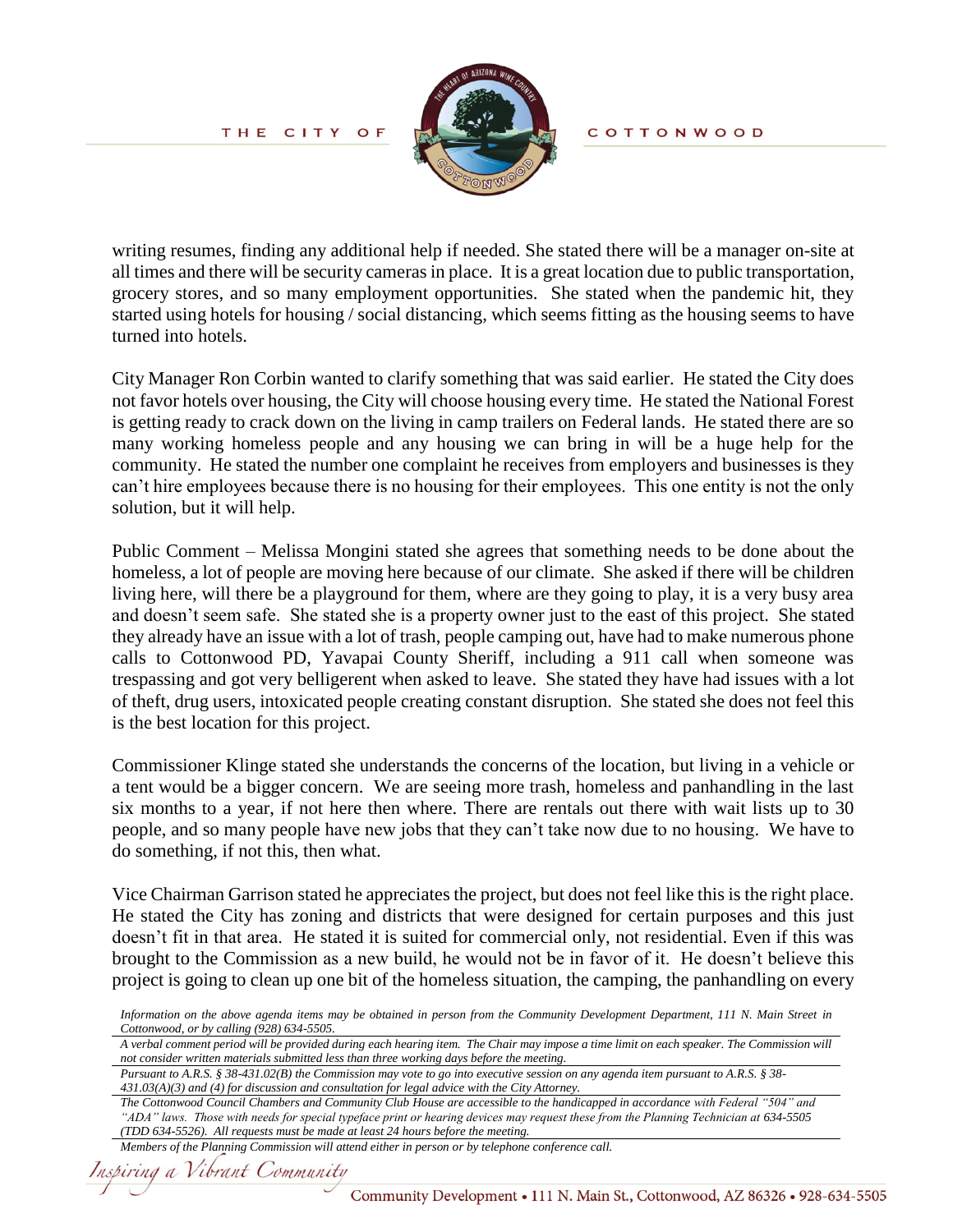

**COTTONWOOD** 

corner. He stated as a Commission, there is a responsibility to the community to keep the balance of projects being allowed in their proper place.

Commissioner Shreve stated he is for the project, just not the location.

Chairwoman Masten stated one of the roles of the Commission is occasionally being flexible and changing the way things are zoned. She feels it is imperative we have more affordable housing. She stated she has gone out of her way to read comments on new projects and newspaper articles from the public and every single comment or questions when a new project is proposed is "I hope this will be affordable". She stated the one small homeless shelter including the one the Commission just approved is completely inadequate for this area. This project will not make the issues worse for people living out of their car, or camping in the washes, and we have a responsibility as community leaders to help find a place to go.

# *Motion was made to approve CUP 22-002 to allow the conversion of an existing 32-unit hotel into a transitional housing apartment complex subject to the following stipulations:*

# **STIPULATIONS:**

- 1. The project shall be developed in conformance with the site plan and letter of intent submitted with this application and reviewed by the Planning and Zoning Commission on March 21, 2022.
- 2. The project shall be developed in conformance with Code Review Board requirements dated February 16, 2022.
- 3. Parking for the project, including bicycle parking, shall be provided in conformance with Zoning Ordinance Section 406 Parking and Loading Requirements and as shown by the site plan with 37 spaces as approved by the Planning and Zoning Commission.
- 4. The project shall remain in conformance with the Zoning Ordinance Section 407 Landscaping Requirements.
- 5. A minimum of 5 bicycle parking spaces shall be provided on-site.
- 6. The City of Cottonwood reserves the right to revoke the Conditional Use Permit if the use creates an irremediable public safety problem as determined by the City.

*Information on the above agenda items may be obtained in person from the Community Development Department, 111 N. Main Street in Cottonwood, or by calling (928) 634-5505.*

*A verbal comment period will be provided during each hearing item. The Chair may impose a time limit on each speaker. The Commission will not consider written materials submitted less than three working days before the meeting.*

*Pursuant to A.R.S. § 38-431.02(B) the Commission may vote to go into executive session on any agenda item pursuant to A.R.S. § 38- 431.03(A)(3) and (4) for discussion and consultation for legal advice with the City Attorney.*

*Members of the Planning Commission will attend either in person or by telephone conference call.*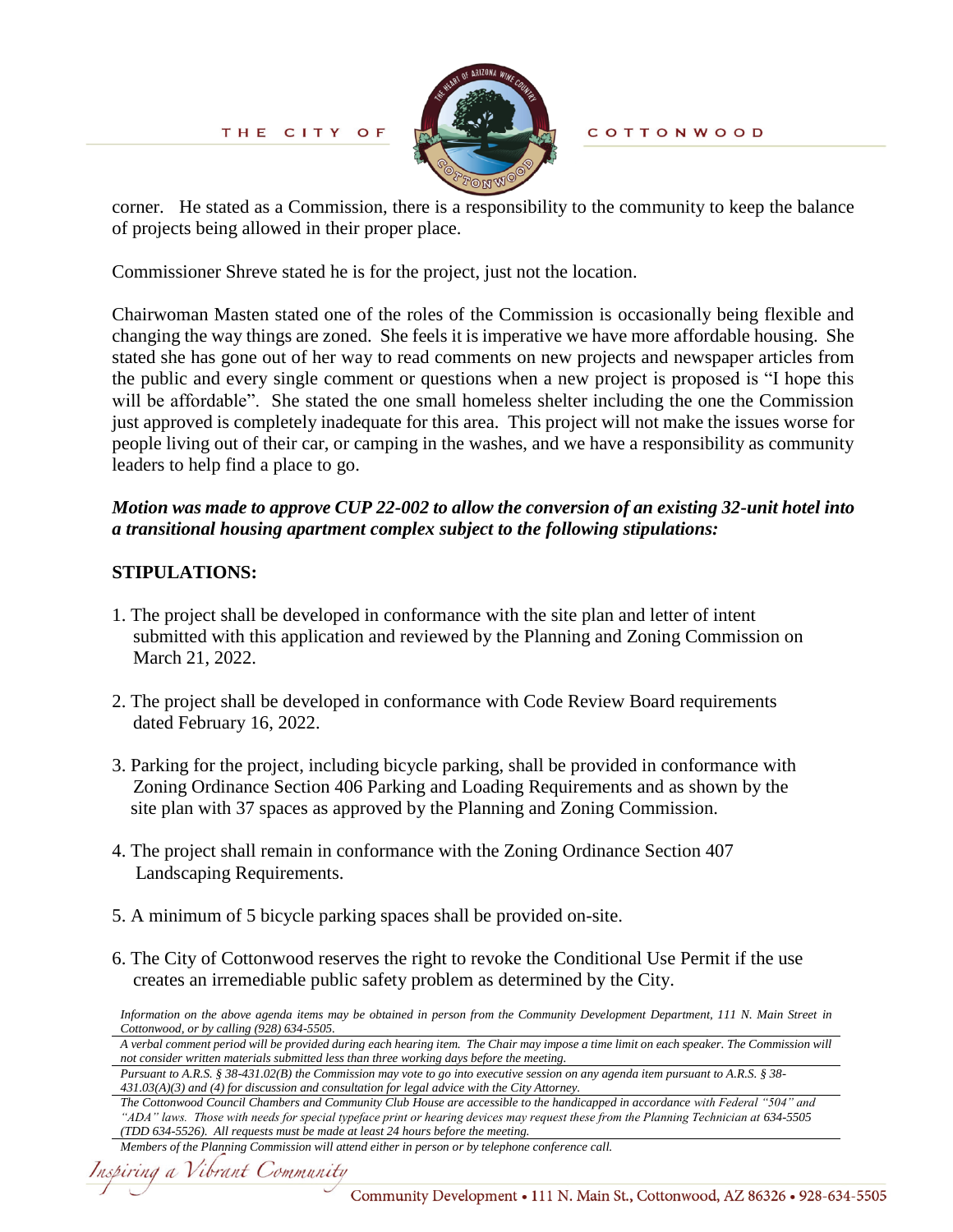

**COTTONWOOD** 

*Motion was made by: Vice Chairman Garrison*

*Second: Commissioner Glascott*

*Roll Call Vote: Commissioner Peltz - Aye Commissioner Glascott- Aye Commissioner Shreve - Nay Commissioner Klinge- Aye Vice Chairman Garrison- Nay Chairwoman Masten- Aye*

*Motion passes with 4 in favor and 2 opposed*

**2. CUP 10-014 MODIFICATION - A REQUEST FOR A CONDITIONAL USE PERMIT MODIFICATION FOR AN EXPANSION TO THE BLAZIN' M RANCH WEDDING VENUE AND FAMILY FUN PARK -** Consideration of a Conditional Use Permit modification to allow additional entertainment activities at an existing event center in the AR-20 (Agricultural/Residential) zone. The project is located at 1875 Mabery Ranch Road. APN: 406-36-007M and 406-36-007N

Planner Davis shared a power point presentation on this project.

Commissioner Peltz asked what kind of impact will this have on the river with the access from the park and the donut boats. Water resources are tight as it is, and would like to see more information on how this will be handled.

Vice Chairman Garrison had questions on the overflow parking, he stated he is trying to see how there will be enough parking for these additional venues when there isn't enough now.

Applicant Ryan Glass stated they do recognize the parking issue. They have opened up a third row for parking and we will be paving the parking. He stated they have been meeting with Dead Horse Ranch State Park and they have allowed them a lease for \$100 a day for one acre to use for parking. They are looking to negotiate a longer-term lease.

*Information on the above agenda items may be obtained in person from the Community Development Department, 111 N. Main Street in Cottonwood, or by calling (928) 634-5505.*

*A verbal comment period will be provided during each hearing item. The Chair may impose a time limit on each speaker. The Commission will not consider written materials submitted less than three working days before the meeting.*

*Pursuant to A.R.S. § 38-431.02(B) the Commission may vote to go into executive session on any agenda item pursuant to A.R.S. § 38- 431.03(A)(3) and (4) for discussion and consultation for legal advice with the City Attorney.*

*The Cottonwood Council Chambers and Community Club House are accessible to the handicapped in accordance with Federal "504" and "ADA" laws. Those with needs for special typeface print or hearing devices may request these from the Planning Technician at 634-5505 (TDD 634-5526). All requests must be made at least 24 hours before the meeting.*

*Members of the Planning Commission will attend either in person or by telephone conference call.*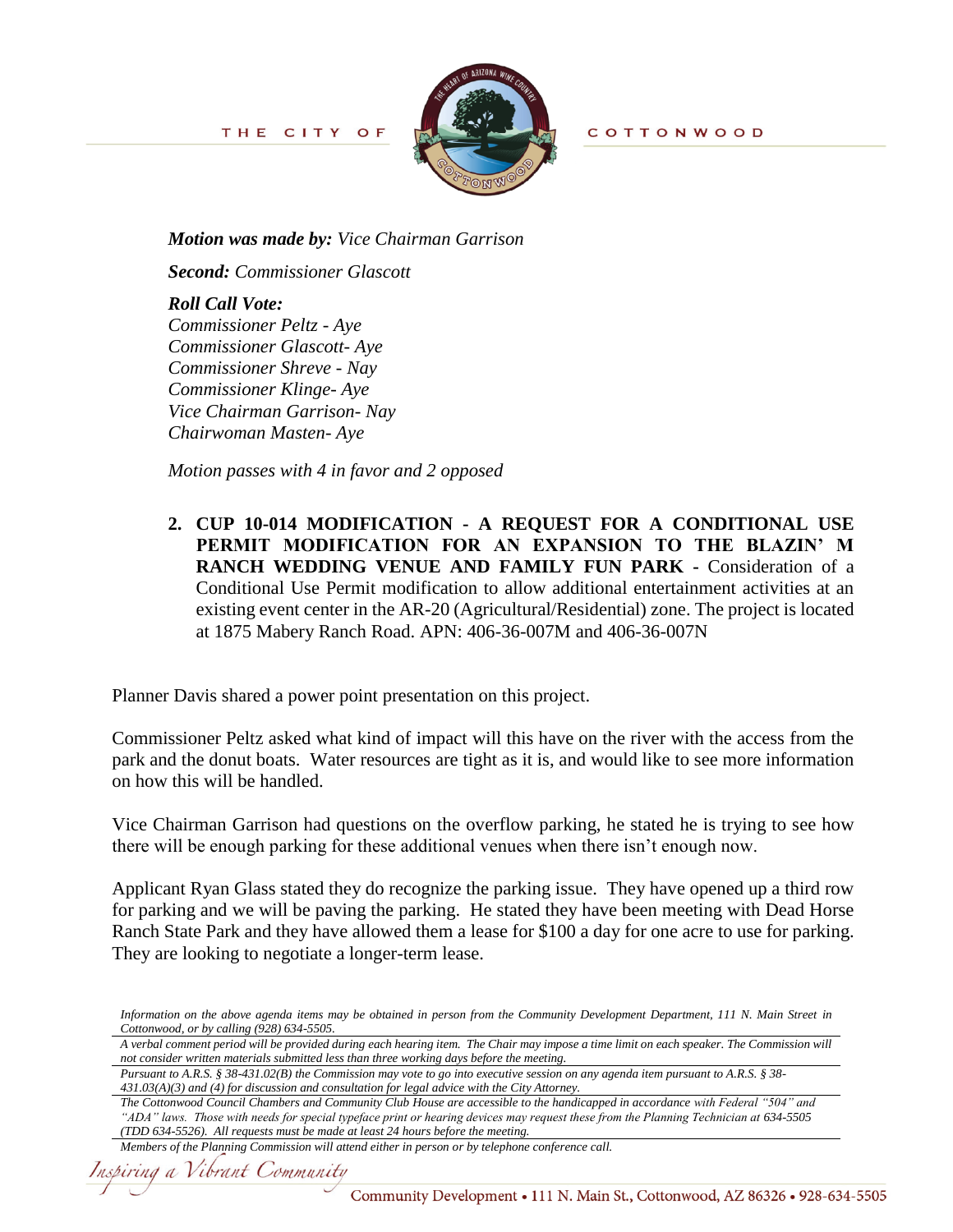

**COTTONWOOD** 

Vice Chairman stated he would like to see the parking established prior to the permit being issued. He stated he is not thrilled about seeing the porta johns at the fun park area and asked if there were any plans to hook up to sewer.

Applicant Ryan Glass stated there was an IGA between the Mabery's and the State Park to run a line and tap into their lift station. He stated that is going to cost a lot of money however, there are future plans to have this completed. He also stated that these are not just the normal plastic porta johns, these are ultra-luxury portable restrooms that will have a line ran to a septic system.

City Manager Ron Corbin stated he will have staff assist in looking to a grant to help with the sewer connection.

Public Comment Toby Payne stated that this was not part of the entertainment district, and asked if this would set the stage for more of this to come. He stated the notification letter that went out for the 300' radius, he said that only included the State Park, and sound travels farther that 300'.

Applicant Ryan Glass stated they will not be overlapping events with weddings and the kids park being opened.

Director Ellis stated depending on the event, they may be subject to completing a temporary use permit.

Commissioner Glascott stated this brings a nice element to the area, however, parking does need to be addressed.

Vice Chairman Garrison stated he appreciates them thinking ahead on the sewer issues and he feels city staff will go out of their way to seek out grant funds for the sewer line. As far as the sound, Alancantra has had issues with their weddings, and everything on this side of the river is very dense residential, this may be a bigger concern later. Other than that, he loves the idea and feels it is a feather in the cap for the community and he likes it.

Director Ellis stated if this is approved, they will have to follow the city noise ordinances.

*Information on the above agenda items may be obtained in person from the Community Development Department, 111 N. Main Street in Cottonwood, or by calling (928) 634-5505.*

*A verbal comment period will be provided during each hearing item. The Chair may impose a time limit on each speaker. The Commission will not consider written materials submitted less than three working days before the meeting.*

*Pursuant to A.R.S. § 38-431.02(B) the Commission may vote to go into executive session on any agenda item pursuant to A.R.S. § 38- 431.03(A)(3) and (4) for discussion and consultation for legal advice with the City Attorney.*

```
Members of the Planning Commission will attend either in person or by telephone conference call.
```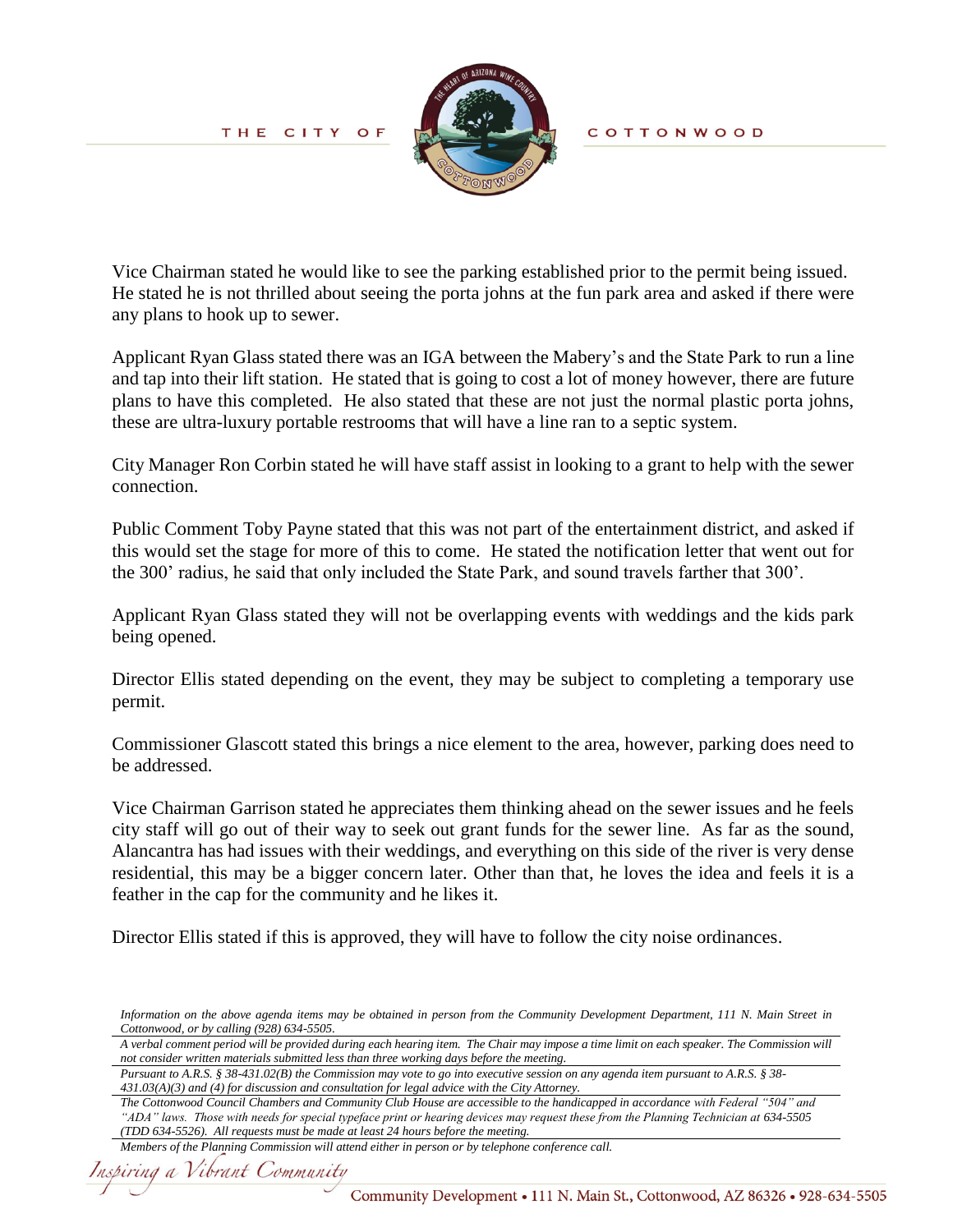

**COTTONWOOD** 

## *Motion was made to approve a modification of CUP 10-014 to allow additional entertainment activities at an existing event center,*

I move to approve a modification of CUP 10-014 to allow additional entertainment activities at an existing event center, subject to the following stipulations, which would replace the previous stipulations:

## **STIPULATIONS:**

- 1. The project shall be developed in conformance with the site plan and letter of intent submitted with this application and approved by the Planning and Zoning Commission on February 28, 2022. Any additional or expanded uses not approved as part of this modification will require approval of a master development plan as part of a Planned Area Development rezoning. Outdoor concerts and other similar special events shall be subject to Temporary Use Permit.
- 2. The Conditional Use Permit shall be permanent and transferable, with the applicant to notify staff in writing prior to transfer.
- 3. The project shall be developed in conformance with the Code Review Board comments dated March 4, 2022.
- 4. Hours of operation shall be limited to 9:00 A.M. to midnight and any amplified sound outdoors shall cease at 10:00 P.M. Amplified sound inside barn building to cease at midnight.
- 5. Any agreement with State Parks regarding overflow parking shall be submitted for staff review and approval, prior to use of overflow area.
- 6. All outdoor lighting shall conform to the Zoning Ordinance Chapter 408 Lighting Requirements.
- 7. The wedding venue tent shall not be in place for more than 180 days per 12-month period.

*Information on the above agenda items may be obtained in person from the Community Development Department, 111 N. Main Street in Cottonwood, or by calling (928) 634-5505.*

*A verbal comment period will be provided during each hearing item. The Chair may impose a time limit on each speaker. The Commission will not consider written materials submitted less than three working days before the meeting.*

*Pursuant to A.R.S. § 38-431.02(B) the Commission may vote to go into executive session on any agenda item pursuant to A.R.S. § 38- 431.03(A)(3) and (4) for discussion and consultation for legal advice with the City Attorney.*

*The Cottonwood Council Chambers and Community Club House are accessible to the handicapped in accordance with Federal "504" and "ADA" laws. Those with needs for special typeface print or hearing devices may request these from the Planning Technician at 634-5505 (TDD 634-5526). All requests must be made at least 24 hours before the meeting.*

*Members of the Planning Commission will attend either in person or by telephone conference call.*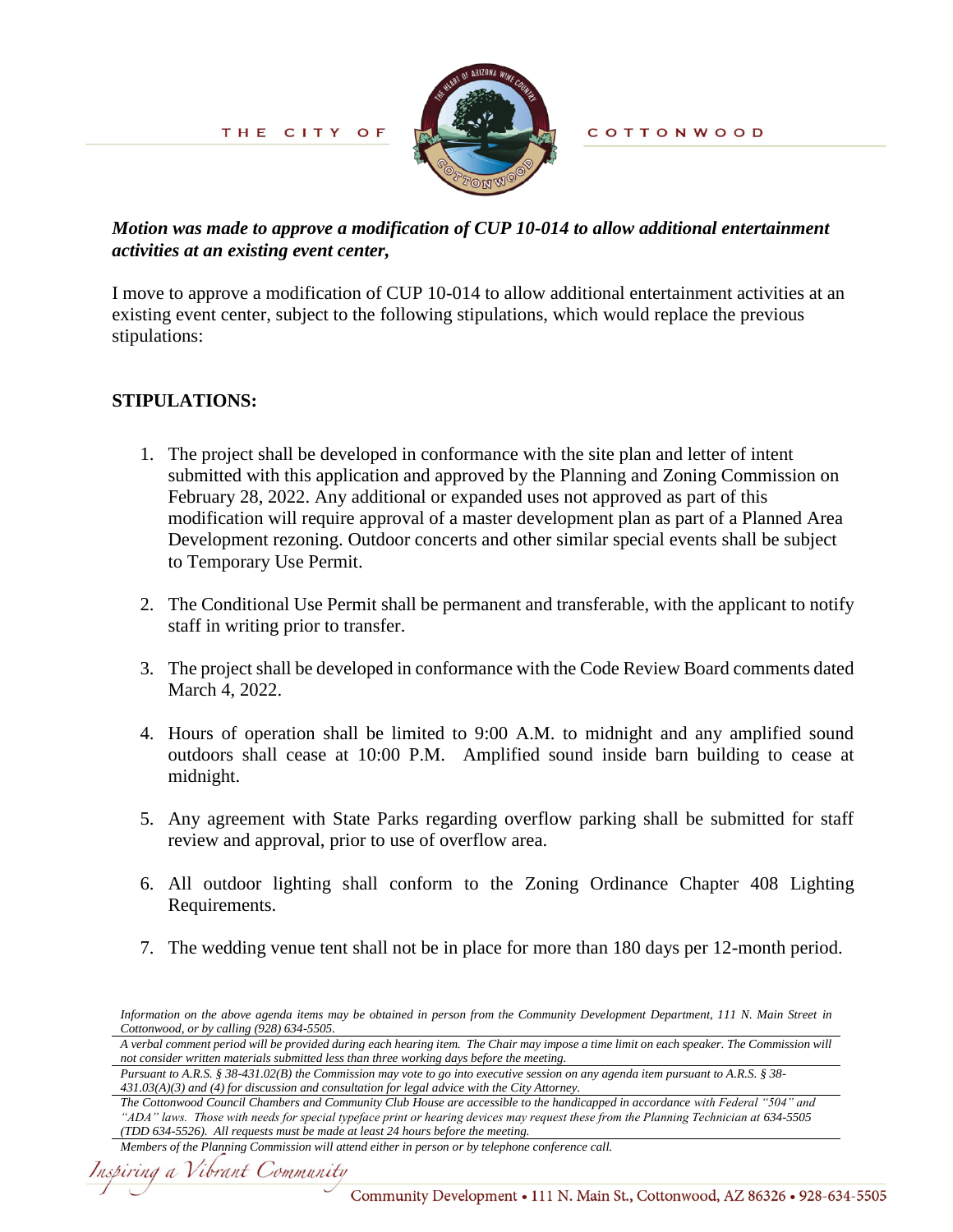

**COTTONWOOD** 

- 8. Liquor license approval for the wedding venue shall be obtained prior to issuance of Certificate of Occupancy.
- 9. Design and surfacing of the parking area shall be in conformance with Zoning Ordinance Section 406 Parking Requirements.
- 10. A sign plan for the property complying with Zoning Ordinance Section 405 Signs shall be submitted and sign permit approved prior to issuance of a Certificate of Occupancy.
- 11. All required Yavapai County Health Services approvals of restrooms and food service facilities shall be obtained prior to Certificate of Occupancy.
- 12. All required Fire/Medical Department approvals of fire prevention measures shall be obtained prior to Certificate of Occupancy.
- 13. The two parcels shall be combined prior to issuance of the Certificate of Occupancy.
- 14. The City of Cottonwood may revoke the Conditional Use Permit if the use creates an irremediable public safety problem as determined by the City.

*Made by: Vice Chairman Garrison*

*Second: Commissioner Glascott*

*Roll Call Vote: Commissioner Peltz - Aye Commissioner Glascott- Aye Commissioner Shreve - Aye Commissioner Klinge- Aye Vice Chairman Garrison- Aye Chairwoman Masten- Aye*

*Unanimously carried.* 

*Information on the above agenda items may be obtained in person from the Community Development Department, 111 N. Main Street in Cottonwood, or by calling (928) 634-5505.*

*Pursuant to A.R.S. § 38-431.02(B) the Commission may vote to go into executive session on any agenda item pursuant to A.R.S. § 38- 431.03(A)(3) and (4) for discussion and consultation for legal advice with the City Attorney.*

```
Members of the Planning Commission will attend either in person or by telephone conference call.
```
*A verbal comment period will be provided during each hearing item. The Chair may impose a time limit on each speaker. The Commission will not consider written materials submitted less than three working days before the meeting.*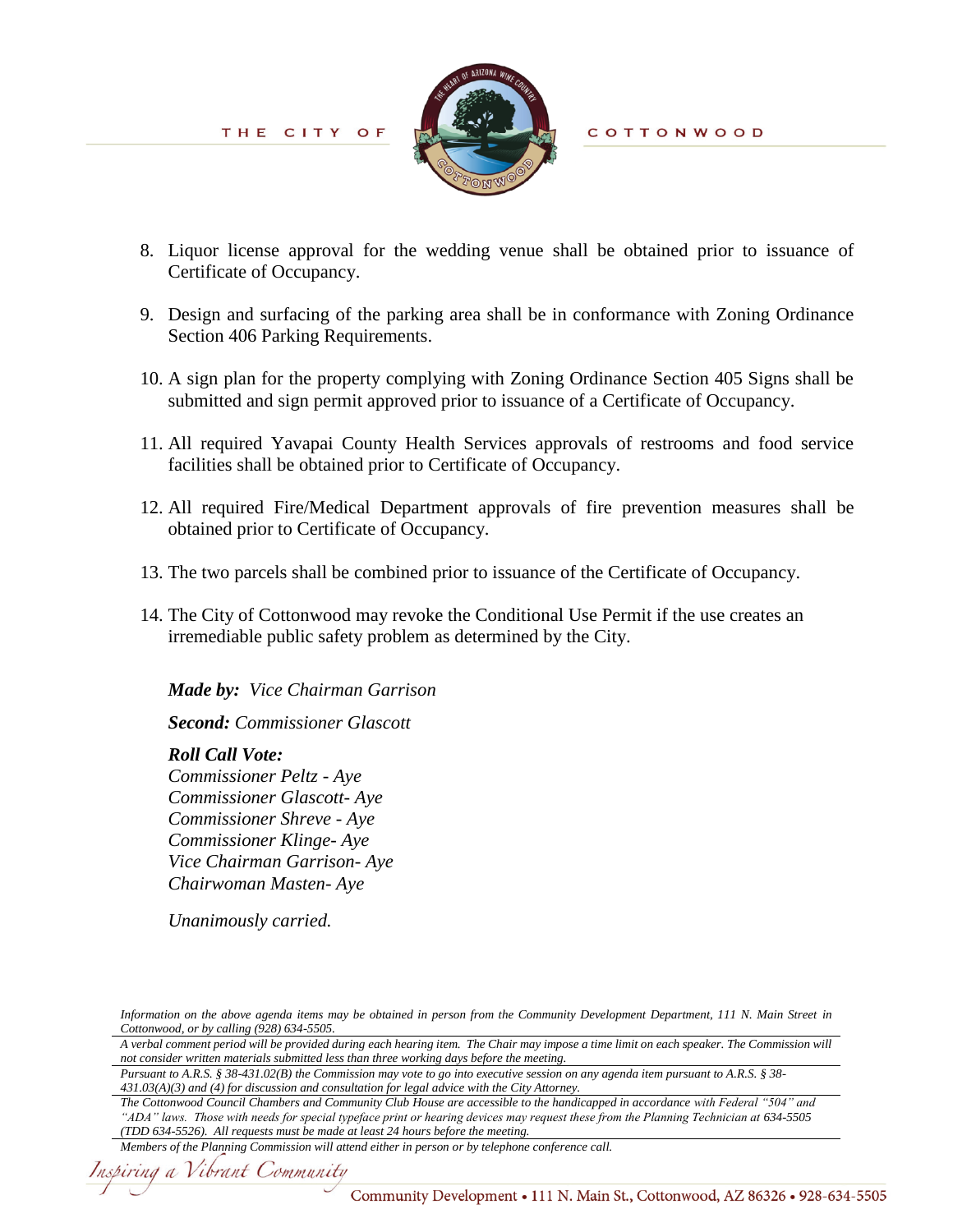

**COTTONWOOD** 

**3. Z 22-001 - A REQUEST FOR A ZONE CHANGE FOR AN EXISTING AUTOMOTIVE REPAIR FACILITY WITH A DUAL ZONING DESIGNATION -** Consideration of a Zone Change application to change the current dual zoning of C-1 (Light Commercial) and AR-43 (Agricultural/Residential) to C-2 (Heavy Commercial). The project is located at 1151 E. State Route 89A. APN: 406-05-036P.

Planner Padgett shared a power point presentation. He stated this is basically a zoning clean up to have the entire parcel on one zoning designation and the applicant can utilize the property for the correct zone.

Vice Chairman Garrison stated this doesn't seem to be an issue as this is currently being used for the C-2 purposes.

Commissioner Peltz asked if they were gong to have a paint booth within this business and wanted to know if there are requirements in place for filtration systems.

Planner Padgett stated any additional use for this property will be subject to Code Review.

## *Motion was made to approve Z 22-001 subject to the following stipulations:*

I move to recommend approval to the City Council Z 22-001 to change the zoning designation to C-2 (Heavy Commercial), subject to the following stipulation:

## **STIPULATIONS:**

1. The requested Rezoning approval is for the .76-acre site to accommodate one single zoning designation for the entire parcel. Any future development or modifications of the C-2 parcel will require the appropriate review processes as determined by staff.

### *Made by: Vice Chairman Garrison*

*Information on the above agenda items may be obtained in person from the Community Development Department, 111 N. Main Street in Cottonwood, or by calling (928) 634-5505.*

*A verbal comment period will be provided during each hearing item. The Chair may impose a time limit on each speaker. The Commission will not consider written materials submitted less than three working days before the meeting.*

*Pursuant to A.R.S. § 38-431.02(B) the Commission may vote to go into executive session on any agenda item pursuant to A.R.S. § 38- 431.03(A)(3) and (4) for discussion and consultation for legal advice with the City Attorney.*

```
Members of the Planning Commission will attend either in person or by telephone conference call.
```